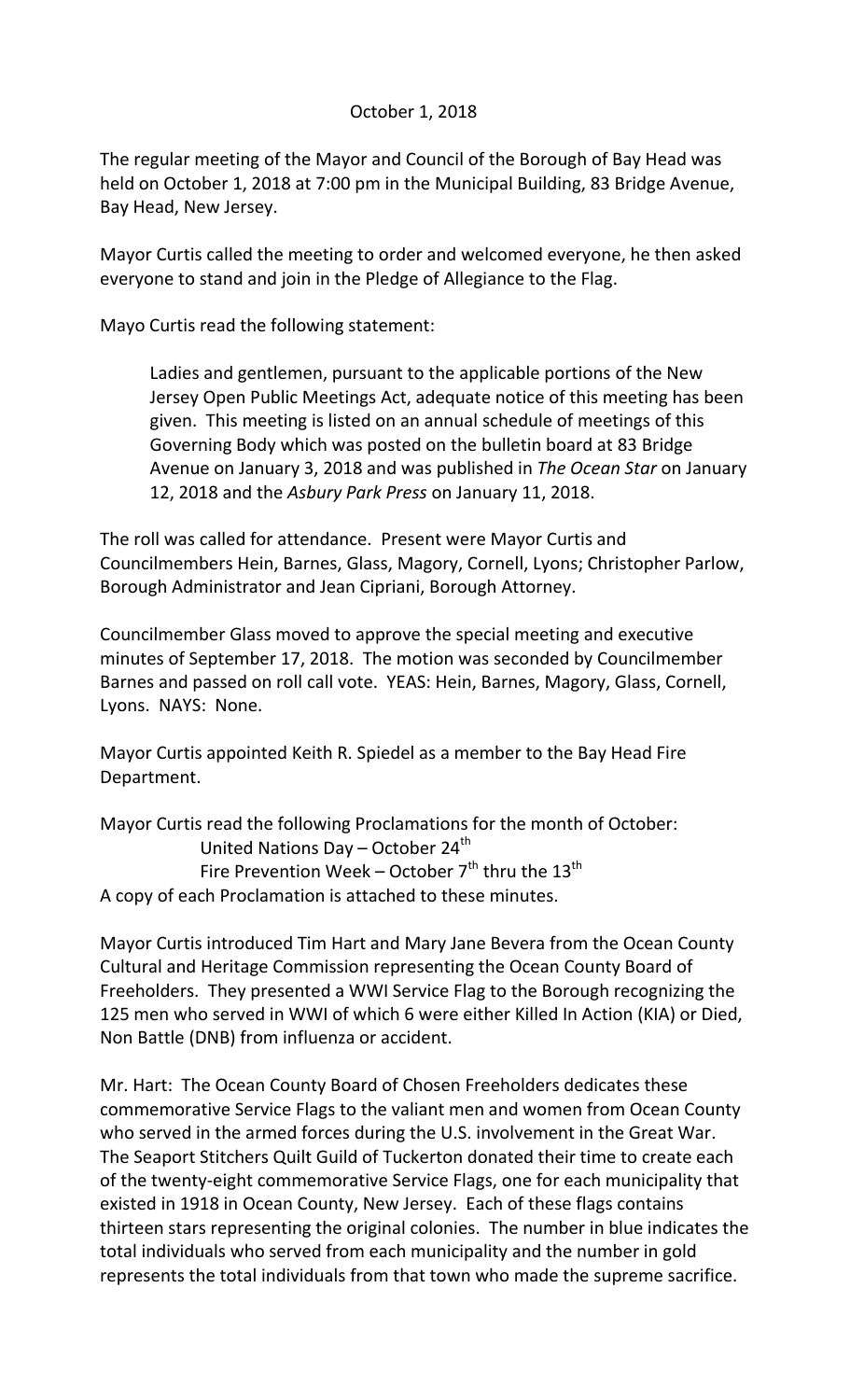Freeholder Bartlett had wished to be here tonight to present this to flag to the Borough but he was unable to do so. The Ocean County Board of Chosen Freeholders is proud of all of our residents who have served our nation throughout our history to defend our freedom.

Mayor Curtis thanked Mr. Hart, Ms. Bevera, Ocean County Cultural and Heritage Commission and the Ocean County Board of Freeholders for the flag and accepted on behalf of the residents of Bay Head.

Mayor Curtis called for Reports of Standing Committees.

Councilmember Hein, Public Services, read the Construction Official and Zoning reports for the month of September and the Code Enforcement report for August and September. Copies of the reports are attached to these minutes.

Bridge Avenue No Bike Signs – Signs were put out on the north side of Bridge Avenue – between Club Drive and Lake Avenue encouraging people not to ride their bikes. It has not been successful so I would like to see the signs removed. I would like to hear your thoughts.

Councilmember Glass: I agree and Chief Hoffman is also in agreement.

Councilmember Barnes, Legal and Planning, had no report.

October is Substance Abuse Awareness Month. I attended a seminar recently with Chief Hoffman and Mayor Curtis concerning legalizing marijuana – which is still coming. The speaker was from Colorado and spoke about the problems they have to confront now that marijuana is legalized there.

Chief Hoffman: I haven't heard anything good about this. The police are fighting it. We are pushing to get some changes.

Councilmember Barnes: There will be a Mayor's panel at Ocean County College on October 25<sup>th</sup>. Mayor Curtis will be participating.

Councilmember Glass, Public Safety, read the Police, OEM and Fire Department report for the month of September. Copies of the reports are attached to these minutes.

Fire Department – Tip of the Month:

Change Your Clock, Change Your Battery Sunday, November  $4<sup>th</sup>$  is the date to set your clocks back, so change the batteries in your smoke detectors to ensure proper operation.

Councilmember Glass: The Shark Run and Sea Week were just held with the help of the Bay Head Police and the Bay Head Fire Department. I would like to thank them.

Councilmember Magory, Public Works, read the attached Public Works Report for the month of September.

Councilmember Hein, two NJ-American Water Company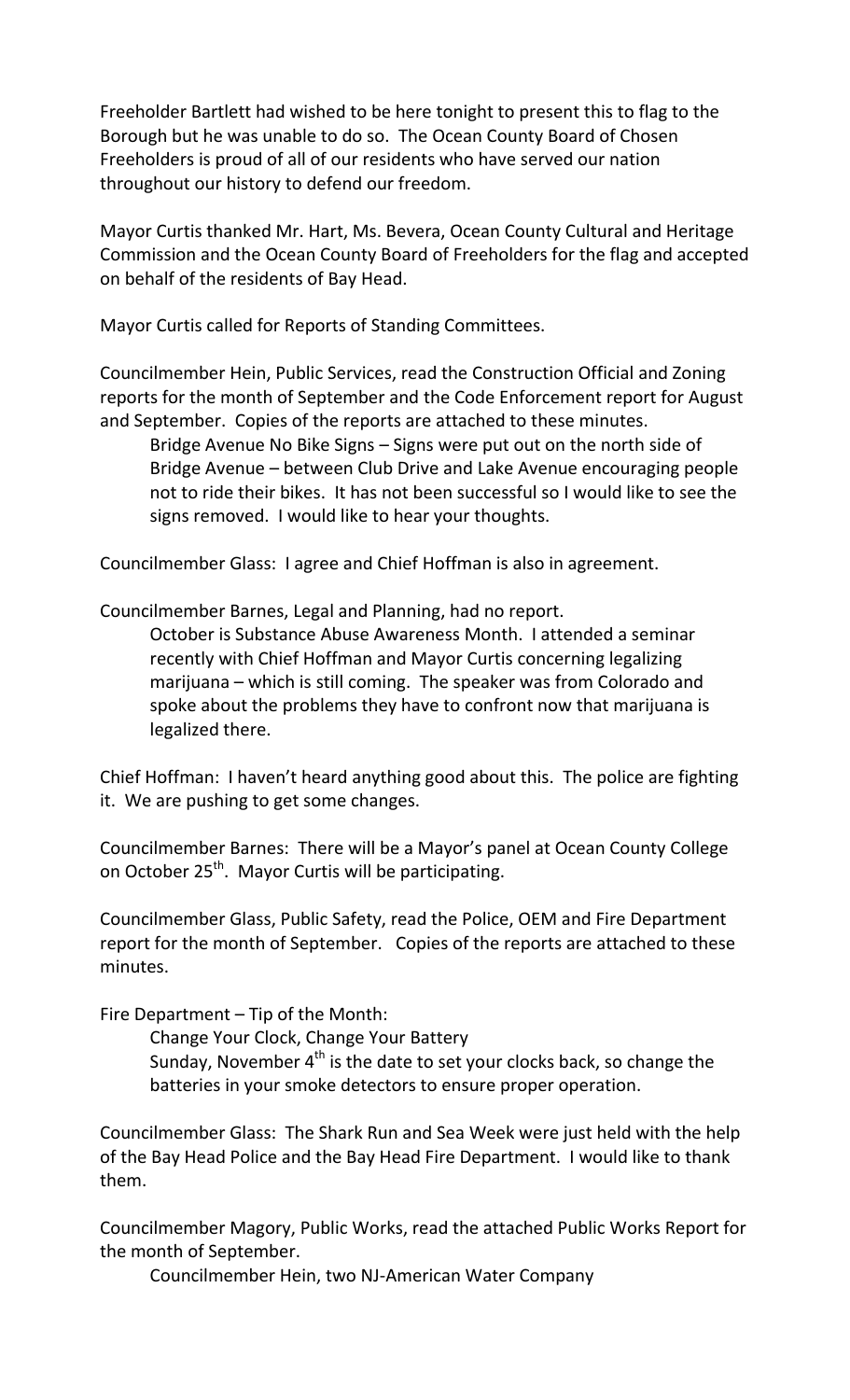Representatives and I toured the roadways indentifying areas that need to be patched due to homes being raised and new service being installed. They are committed to take care of this.

At the Public Works meeting, we reviewed the survey on Osborne Ave. concerning the installation of sidewalks and curbs. We have walked the south side trying to note the impact on utility companies and will be walking the north also. We are trying to get the plan finalized to go out to bid this year with work to start in April.

Councilmember Cornell, Parks, Grounds and Recreation: We ordered four more dog stations. I would like to thank Public Works for the removal of the two trees by the town clock. They will be replaced with Blue Spruce which we hope to decorate for Christmas.

Councilmember Lyons, Finance and Technology: Our CFO attended a conference last week and the "SALT" Charitable Contribution Law was discussed. Beginning with the 2018 income tax year, the federal government's "Tax Reform and Jobs Act of 2017" has limited the maximum annual deduction against federal income tax liability for state and local taxes (SALT) to \$10,000. As a result, many New Jersey property taxpayers are now barred from deducting the full cost of their communities'essential services. Governor Murphy on May 4, 2018 signed Senate Bill 1893, authorizing municipalities, counties, and school districts to establish one or more charitable funds. The State wants to push forward with this effort but haven't given any information on how it is to be administered. The Finance Committee needs to find out. We collect taxes for the County and School but they can't set up their own charitable fund. Stay tuned – we are looking into this.

Councilmember Hein: Ocean County Health Department gave 34 flu shots on Saturday. 22 were given last year. They would like to come back next year.

Councilmember Magory: During the course of the winter, especially January and February it has been discussed to cut the Recycle Center hours. The weekend hours are presently 8 am to 3 pm. We would like to try 10 am to 2 pm on weekends for January and February. This would be a saving of \$2,000.00. I would like your comments on this.

Councilmember Lyons: We would just have to get the word out. I am all for saving money.

Councilmember Glass: I would like to try it.

Councilmember Magory: We can always change back if we see it isn't working. So the hours for January and February 2019 for the Recycle Center will be 10 am to 2 pm on Saturday and Sunday.

Christopher Parlow, Borough Administrator: We finished updating the Personnel Manual and the resolution is on the agenda tonight to adopt. Copies will be distributed to all employees.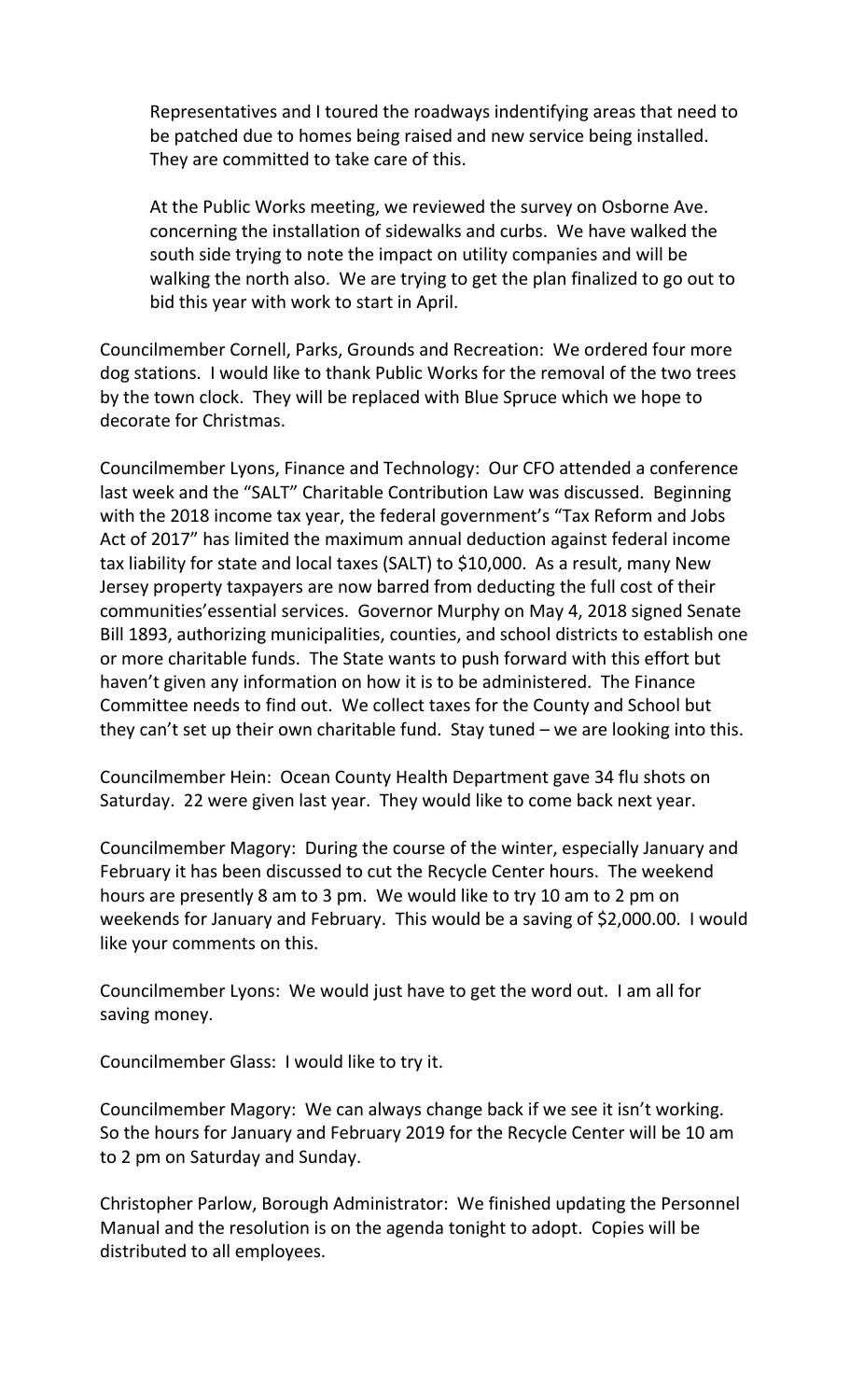The CRS report is due the middle of this month so I am working with the Construction Department and the Planner to get all the information together.

November is the last month to introduce an ordinance so it can be adopted in December. Introduction and adoption can't cross over from one year to the next.

Please take a look at the ordinance regarding food vendors. This year two ice cream and one hot peddlers license was issued. The hot was sold but not used. If there is any action to get rid of it, November would be the opportunity to act for next year.

The new Code Enforcement Official has been on duty the last couple of weeks. I told him I would like to see the house number ordinance enforced. This ordinance gave residents until July to comply and it is now October. A lot of houses don't have the proper size numbers. It is now on his check list.

Chief Hoffman: I will have our special officers (SLEO) work on that also – it makes it very difficult to locate the home without the numbers visible.

Mayor Curtis: I just want to say that the Bay Head School does so many great things. They had Sea Week last week and all children participated. It ended with a parade today. On September  $17<sup>th</sup>$  teacher Tom Kennedy put together a Ride for Peace for the students. It was founded by the United Nations. Grades 5, 6, 7 and 8 rode their bikes to Use to Be's and were led and followed by Police with two officers riding bikes with them. Joanne Clark Diggs came down with a first responder fireman from 9-11 who also rode with the children. The children were very well behaved. I just wanted you to know some of the great work they do at the Bay Head School.

Mayor Curtis called for Clerk's Correspondence.

Ms. Applegate offered the following:

An application for Raffles License from All Saints Church Women's Guild for an On-Premise Gift Raffle to be held on November 10, 2018 at the church

Request from New Logic Marine Science Camp to meet at Centennial Park on July 15 to 19 and August 19 to 23, 2019

Request from Bay Head Business Association for their Annual Halloween Parade to be held on Saturday, October 27 with rain date Sunday, October 28, 2018

Councilmember Glass moved to approve the requests which were seconded by Councilmember Barnes and passed on roll call vote. YEAS: Hein, Barnes, Glass, Magory, Cornell, Lyons. Nays: None.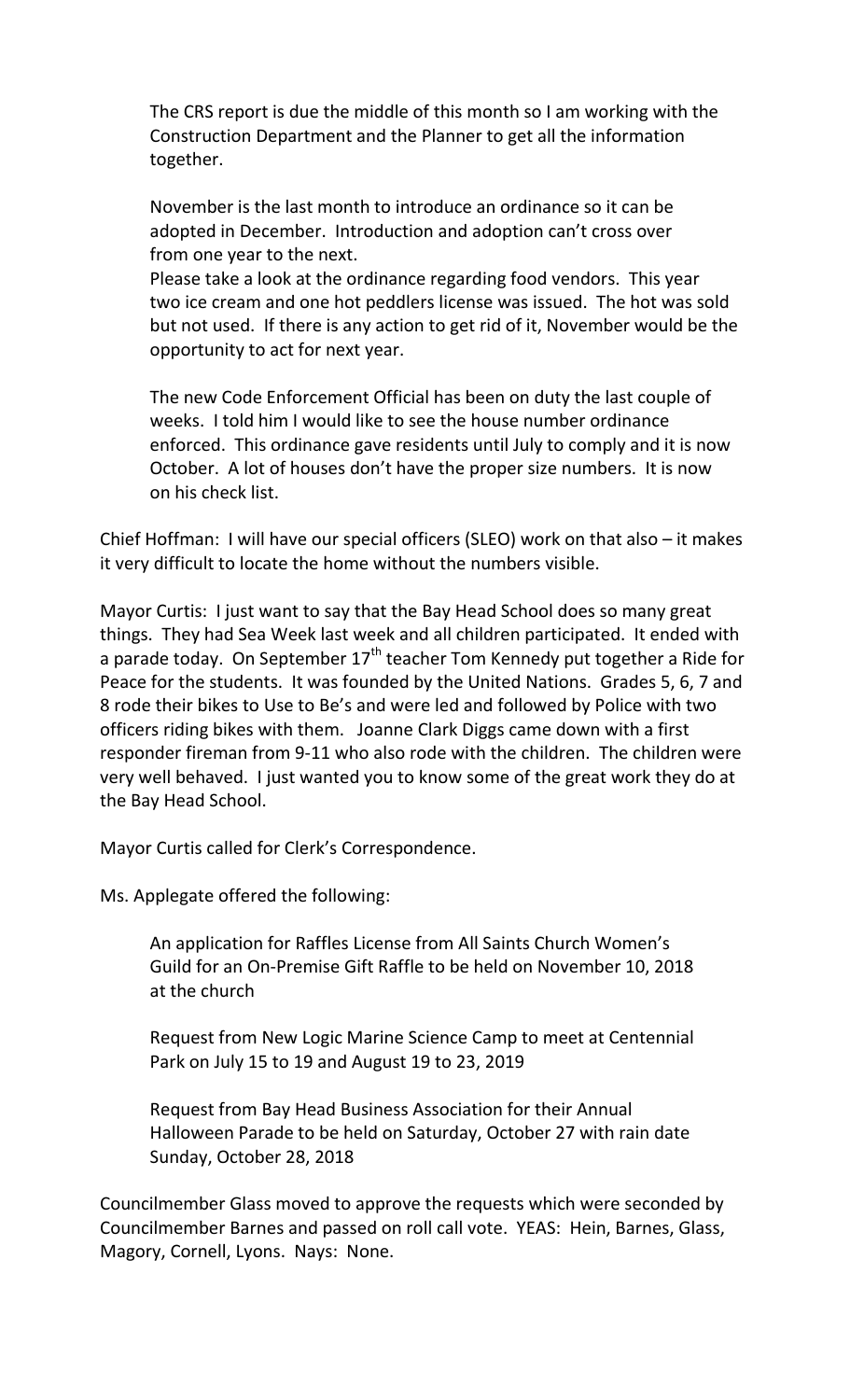Mayor Curtis called for Resolutions.

Councilmember Lyons offered Resolution 2018-130 authorizing the Tax Collector to conduct and electronic Tax Sale on delinquent property taxes.

Councilmember Lyons offered Resolution 2018-131 providing for the Insertion of a Special Item of Revenue in the Budget of the Borough of Bay Head pursuant to N.J.S.A. 40A:4-87 (Chapter 159 – FEMA Superstorm Sandy \$245,742.00).

Councilmember Cornell offered Resolution 2018-132 requesting the Army Corp of Engineers and New Jersey Department of Environmental Protection of the U. S. Congress to expedite construction funding for projects associated with the New Jersey Back Bays Coastal Storm Risk Management Study.

Councilmember Barnes offered Resolution 2018-133 regarding Review and Amendment of the Personnel Policy Manual.

Councilmember Magory offered Resolution 2018-134 requesting approval to submit a Grant Application and execute a Grant Contract with the New Jersey Department of Transportation for the Reconstruction of Lake Avenue Project.

Councilmember Magory offered Resolution 2018-135 requesting approval to submit a Grant Application and execute a Grant Contract with the New Jersey Department of Transportation for the Restoration of Bayberry Lane and Egbert Street Project.

Councilmember Lyons offered Resolution 2018-136 requesting authorization to advertise and receive proposals for the positions of Borough Attorney, Borough Auditor, Municipal Prosecutor, Borough Engineer and Planning Consultant for the Year 2019.

Councilmember Cornell offered Resolution 2018-137 supporting the United States Seafood Gleaning Pilot Program in Ocean and Monmouth Counties.

Councilmember Glass moved the above resolutions be adopted. The motion was seconded by Councilmember Magory.

Mayor Curtis asked if there were any questions from the public concerning the resolutions presented. There being no comments or questions, Mayor Curtis closed the discussion by the public.

The motion passed on roll call vote: YEAS: Hein, Barnes, Glass, Magory, Cornell, Lyons. NAYS: None. A copy of each resolution is attached to these minutes.

Mayor Curtis called for Unfinished Business. There was none.

Mayor Curtis called for New Business. There was none.

Mayor Curtis opened the meeting to the public. There were no comments or questions.